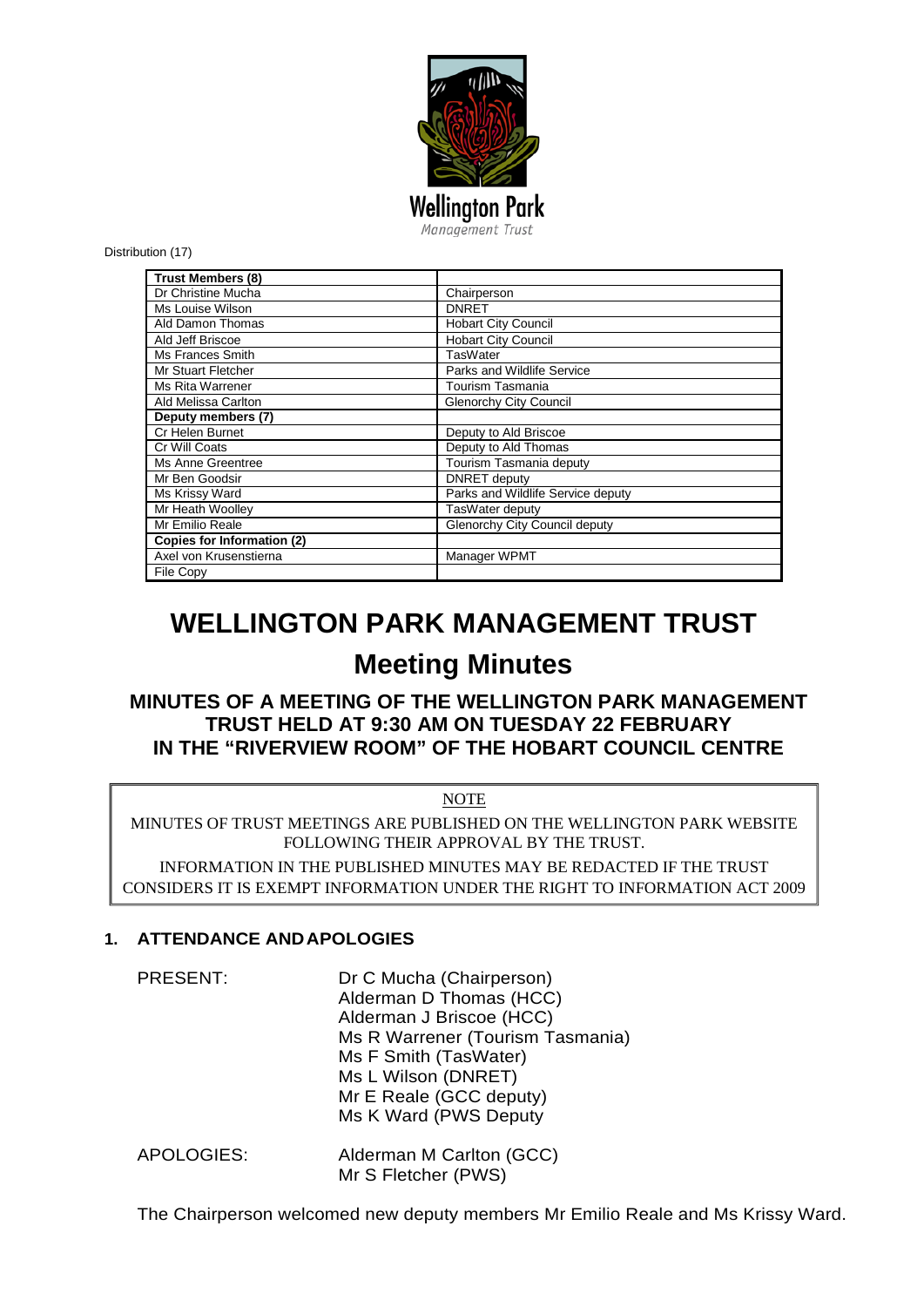#### **2. DISCLOSURES OF INTERESTS AND RELATED PARTY INTERESTS IN AGENDA ITEMS:** Nil

#### **3. CONFIRMATION OF THE MINUTES OF THE MEETING HELD ON 30 NOVEMBER 2021**

The Trust accepted the minutes of the meeting held on 30 November 2021 as true and correct. The minutes were signed.

## **4. ACTION TABLE – 22 February 2022**

The action table was noted and discussed including removal of the following completed actions:

- Revision and shortening of the Trust's Recruitment Policy and Procedures document.
- Preparation of a suitable policy and procedures document for use of body worn cameras.

It was noted that a discussion paper on the Wellington Park Partnership Agreement proposed at the Trust meeting on 8 September 2021 is still to be completed.

## **5. WORK HEALTH AND SAFETY REPORT**

The content of the report was discussed.

The Trust Manager advised that no Trust staff, Park management agency staff or contractor incidents had been reported since the last WHS report on 28 November 2021.

One incident involving a visitor was noted: A walker slipped on a dry, loose section of track near the summit of Cathedral Rock and suffered a number of injuries. The walker was able to exit the Park with the assistance of others in her group. PWS confirmed it will assess the section of track where the incident occurred to see what can be done to improve safety. It was noted that the section of the Cathedral Rock Track on which the accident occurred is graded "very difficult".

RESOLVED:

That the report be received and noted.

## **NEW BUSINESS**

#### **Items for decision**

## **6. OFFICIAL NAMING OF NEW SHARED USE AND MOUNTAIN BIKE TRACKS**

The content of the report was discussed.

The Trust Manager explained that a new shared use track in the Park has just been completed and another shared use track and a bike only track are under construction. In addition, the track widely known as the Upper Luge has been formalised as a bike only, downhill only Track. It is desirable that these four tracks be officially named before signs are erected.

The three new tracks are part of Hobart City Council's "Riding the Mountain" plan for a network of new mountain bike racks on the lower eastern slopes of kunanyi / Mount Wellington. In the plan the following 'working' names were used:

- "Skid Road Track" for the new shared use track between Main Fire Trail and Middle Island Fire Trail.
- "Rocky Wheel'n Track" for the new shared use track between O'Gradys Falls Fire Trail and Shoobridge Bend.
- "Free Wheel'n Track" for the new downhill only, bike only track between Circle Track and O'Gradys Falls Fire Trail.

*cont…/*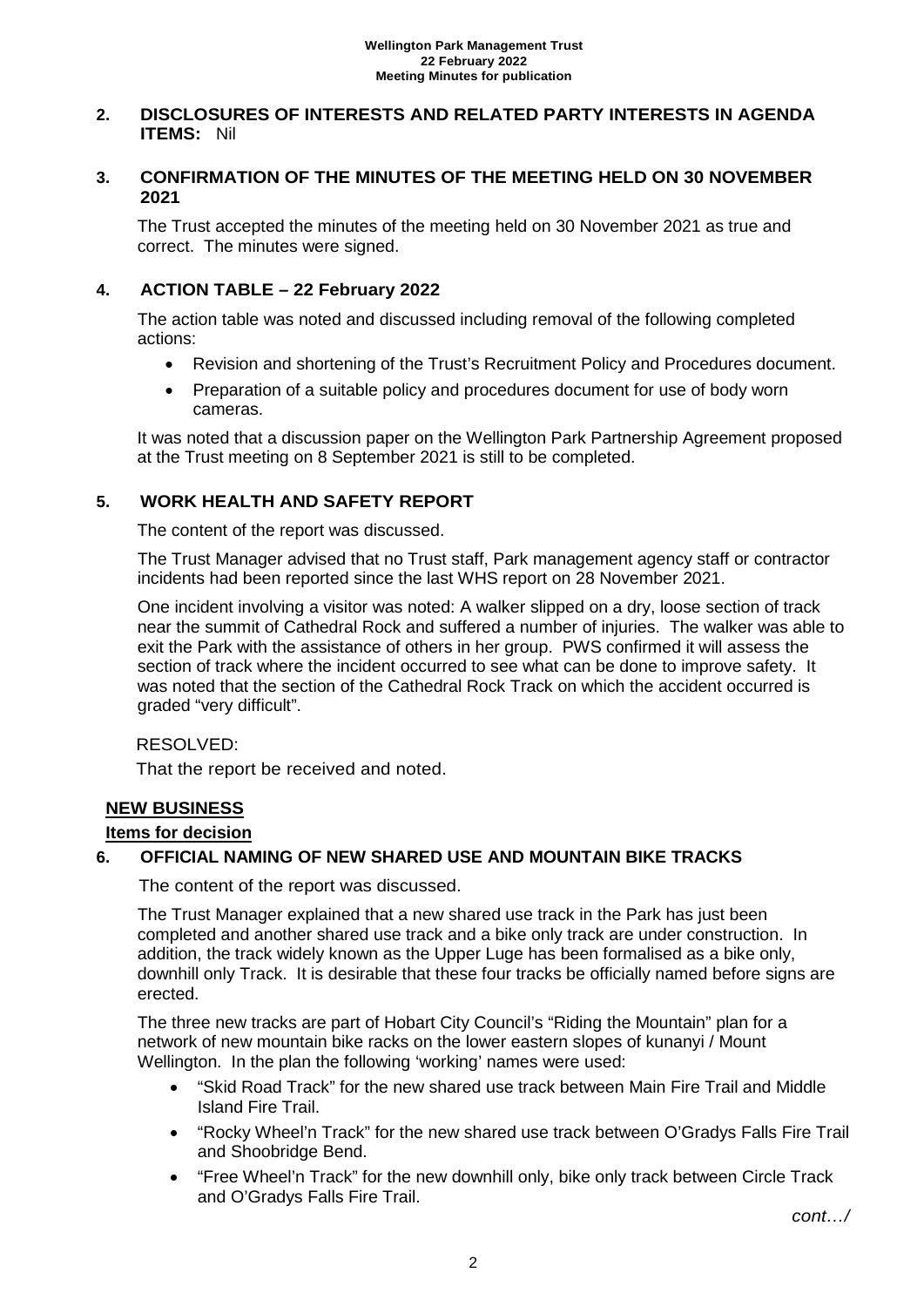## *Item No. 6 continued*

Members agreed that the names "Rocky Wheel'n Track" and "Free Wheel'n Track" were a clever link to the nearby "Rocky Whelans Cave" and should be proposed as official names.

Members decided that "Skid Road Track" was not a suitable name and agreed that the name "Snig Line Track" be proposed as the official name. This name has an obvious link to the numerous historic snig lines in the vicinity of the track<sup>[1](#page-2-0)</sup>. Members agreed that "Upper Luge Track" should also be submitted to the Registrar of Place Names for official naming.

## RESOLVED

That: 1. The report be received and noted.

- 2. The Trust endorses the names in the attachment to the report for submission to the Registrar of Place Names for official naming.
- 3. The Manager submits the new name proposals to the Registrar of Place Names on behalf of the Trust.

## **7. APPROVAL FOR THE PARKS AND WILDLIFE SERVICE TO TRANSFER A LICENCE FOR A PRIVATE ACCESS ROAD THROUGH THE PARK**

The content of the report was discussed.

At its meeting on 30 November 2018 the Trust approved the issuing of a licence to occupy for the access road to lot 198000/1 at Moss Beds, which is within Wellington Park. The licence to occupy was issued by the Leases and Licences Section of the Parks and Wildlife Service and allows the owner of the property to use and maintain the road. The property has recently been sold and the new owner has requested the Parks and Wildlife Service transfer the licence to occupy. Transfer of the licence to occupy requires Trust approval under Section 32 of the *Wellington Park Act 1993*.

The Trust issued the previous owner of the property with a permit under the *Wellington Park Regulations 2019* to allow maintenance of the access road to the Tasmania Fire Service standards for private driveways. A new version of the permit will be issued to the new owner.

#### RESOLVED

That: 1. The report be received and noted.

2. Pursuant to section 32 of the *Wellington Park Act 1993* the Trust gives the Parks and Wildlife Service approval to transfer licence No. 210519, with amendments if required, to the new owners of Lot 198000/1 to allow the use and maintenance of the portion of the access road to the property that runs through Wellington Park.

## **8. REVIEW OF THE TRUST'S HUMAN RESOURCES POLICIES**

The content of the report was discussed.

The Manager advised that he had reviewed all the Trust's human resources policies to ensure they are in accord with current legislative requirements, meet current Trust requirements and are compatible with other Trust policies. This included a major revision of the Trust's Recruitment Policy and Procedures requested at the Trust meeting on 30 November 2021.

Members agreed to a number of minor revisions and updates, and the major revision of the Recruitment Policy.

#### RESOLVED

That: 1. The report be received and noted.

2. The Trust endorses the changes to its human resources policies listed in Attachment 1 to the report.

<span id="page-2-0"></span> <sup>1</sup> After further consultation with Hobart City Council officers the name "Crosscut Track" was preferred instead of "Snig Line Track" and was subsequently approved by the Trust.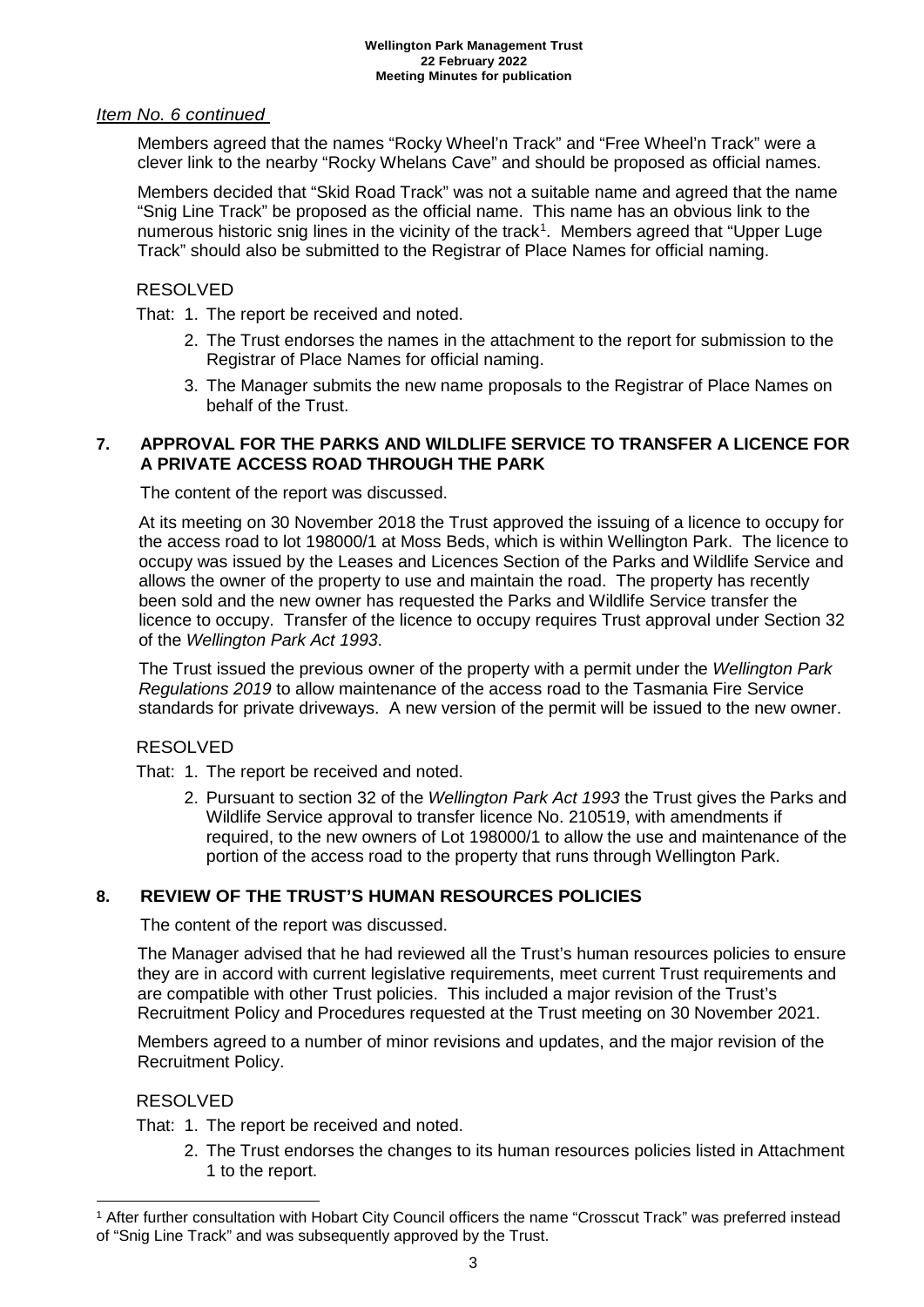## **9. REVIEW OF THE TRUST'S PROCUREMENT POLICY AND PROCEDURES**

The content of the report was discussed.

The Manager noted that, although the Trust is not bound by the Treasurer's Instructions under the *Financial Management Act 2016*, it uses them as its best practice model. Changes have been made to align the Procurement Policy with the current Treasurer's Instructions under that Act and the associated Procurement Better Practice Guidelines. Other changes include:

- Reference to the Trust's Purchasing Card Policy and Procedures.
- A new section to cover emergency procurement of goods and services without the normal requirement for quotes and tendering.
- Removal of the requirement to issue purchase orders unless these are requested by a provider.

Members agreed to the proposed changes

#### RESOLVED

That: 1. The report be received and noted.

2. The Trust endorses the revised Procurement Policy and Procedures attached to the report.

#### **10. BODY WORN CAMERA OPERATIONAL GUIDELINES**

The content of the report was discussed.

Following purchase of a body worn camera (BWC) the Education and Regulations Coordinator prepared guidelines for BWC use based on current PWS guidelines. The guidelines will ensure that any BWC issued to authorised officers by the Trust are used in accordance with relevant legislation and information recorded is appropriately handled so it can be used as evidence in court. It was noted that authorised officers employed by other agencies would use their agency's BWC guidelines.

#### RESOLVED

That: 1. The report be received and noted.

2. The Trust endorses the Body Worn Camera Guidelines attached to the report.

#### **11. AGENDA PRIORITIES FOR THE NEXT TRUST MEETING**

The content of the report was discussed.

Members agreed on the priority items for the next Trust meeting and the dates for the remaining scheduled meetings in 2022.

#### RESOLVED

That: 1. The report be received and noted.

2. The Trust agrees on the priority items for the next Trust meeting listed in the report and the dates of the remaining Trust meetings in 2022.

#### **Item for discussion**

#### **12. UPDATE ON PROGRESS WITH RECRUITMENT OF A GENERAL MANAGER**

The content of the report was discussed.

The Chairperson reported on progress with the recruitment of a General Manager to replace the current Trust Manager on his retirement. Members were provided with a draft Position Description for the position prepared with the assistance of the Department of Natural Resources and Environment Tasmania and a draft position advertisement for discussion.